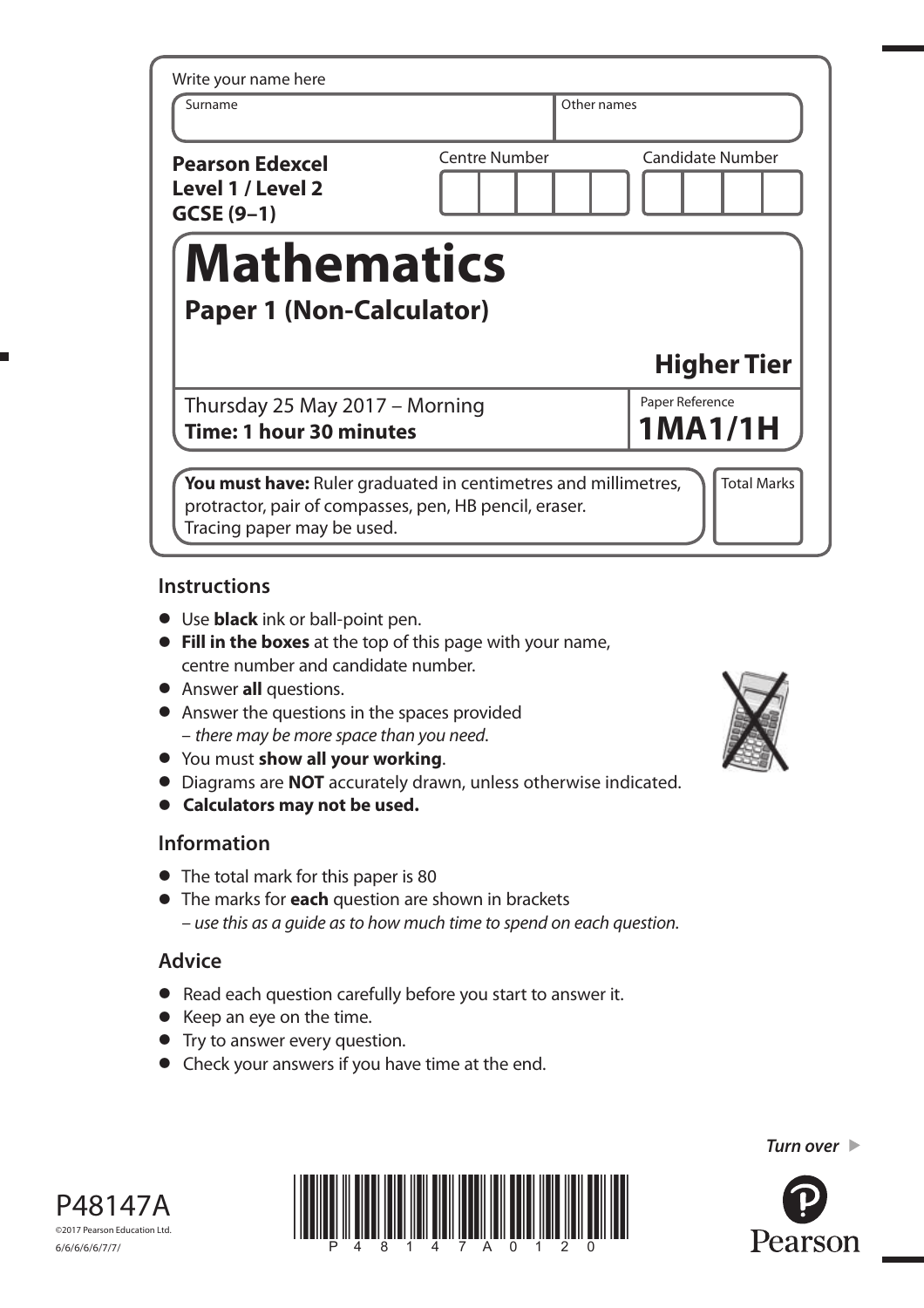**CONCRETE MEETINGS** 

### **Answer ALL questions.**

**Write your answers in the spaces provided.**

### **You must write down all the stages in your working.**

**1** The scatter graph shows the maximum temperature and the number of hours of sunshine in fourteen British towns on one day.



(b) For all the other points write down the type of correlation.

**\* A** 2020 A 2021 A 2021 A 2021 A 2021 A 2021 A 2021 A 2021 A 2021 A 2021 A 2021 A 2021 A 2021 A 2021 A 2021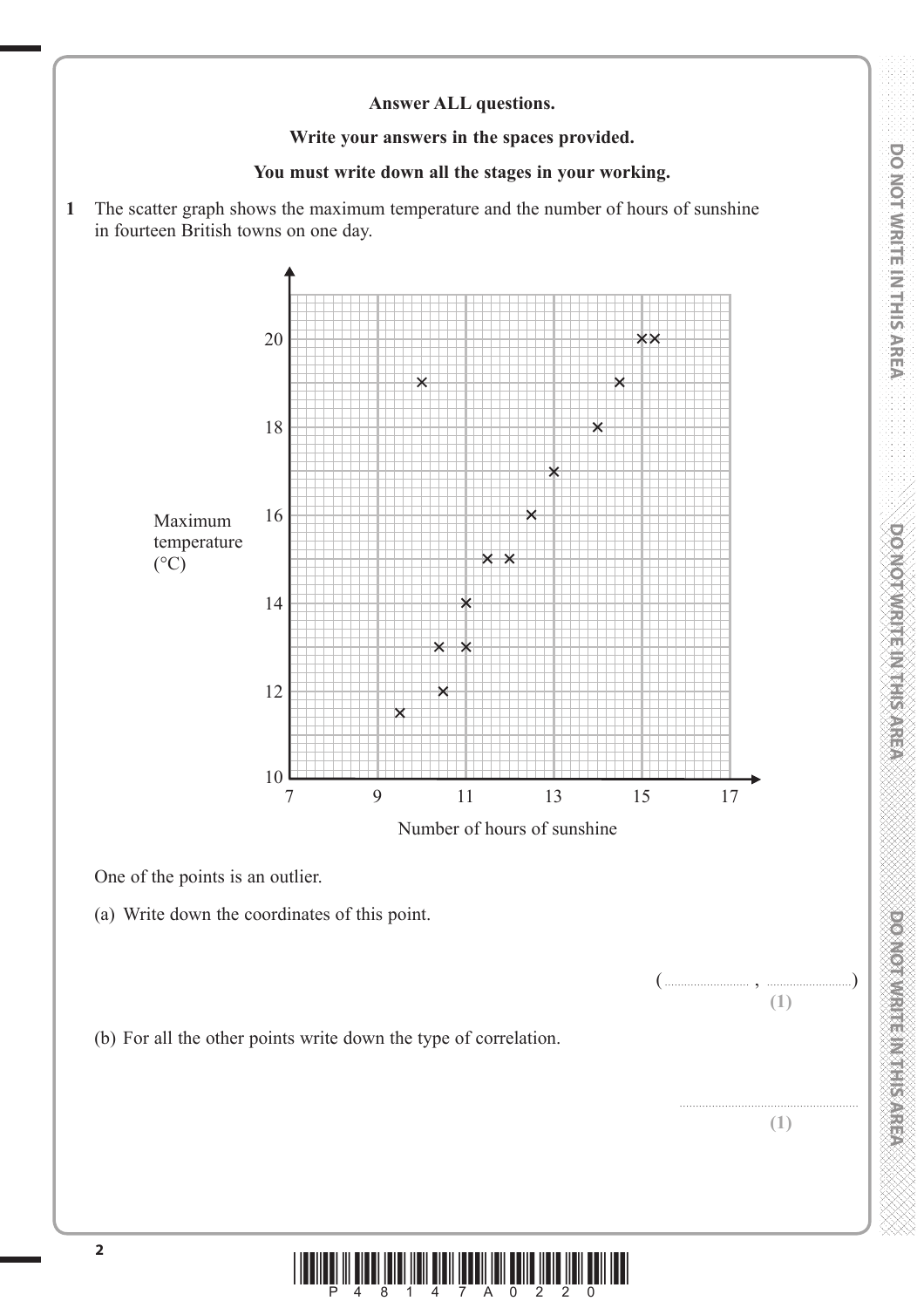| hours<br>(2)<br>(1)               |
|-----------------------------------|
|                                   |
|                                   |
|                                   |
|                                   |
|                                   |
|                                   |
|                                   |
|                                   |
|                                   |
|                                   |
|                                   |
|                                   |
| (Total for Question 1 is 5 marks) |
|                                   |
| (Total for Question 2 is 2 marks) |
|                                   |
|                                   |
|                                   |
|                                   |
|                                   |
|                                   |
|                                   |
|                                   |



**3**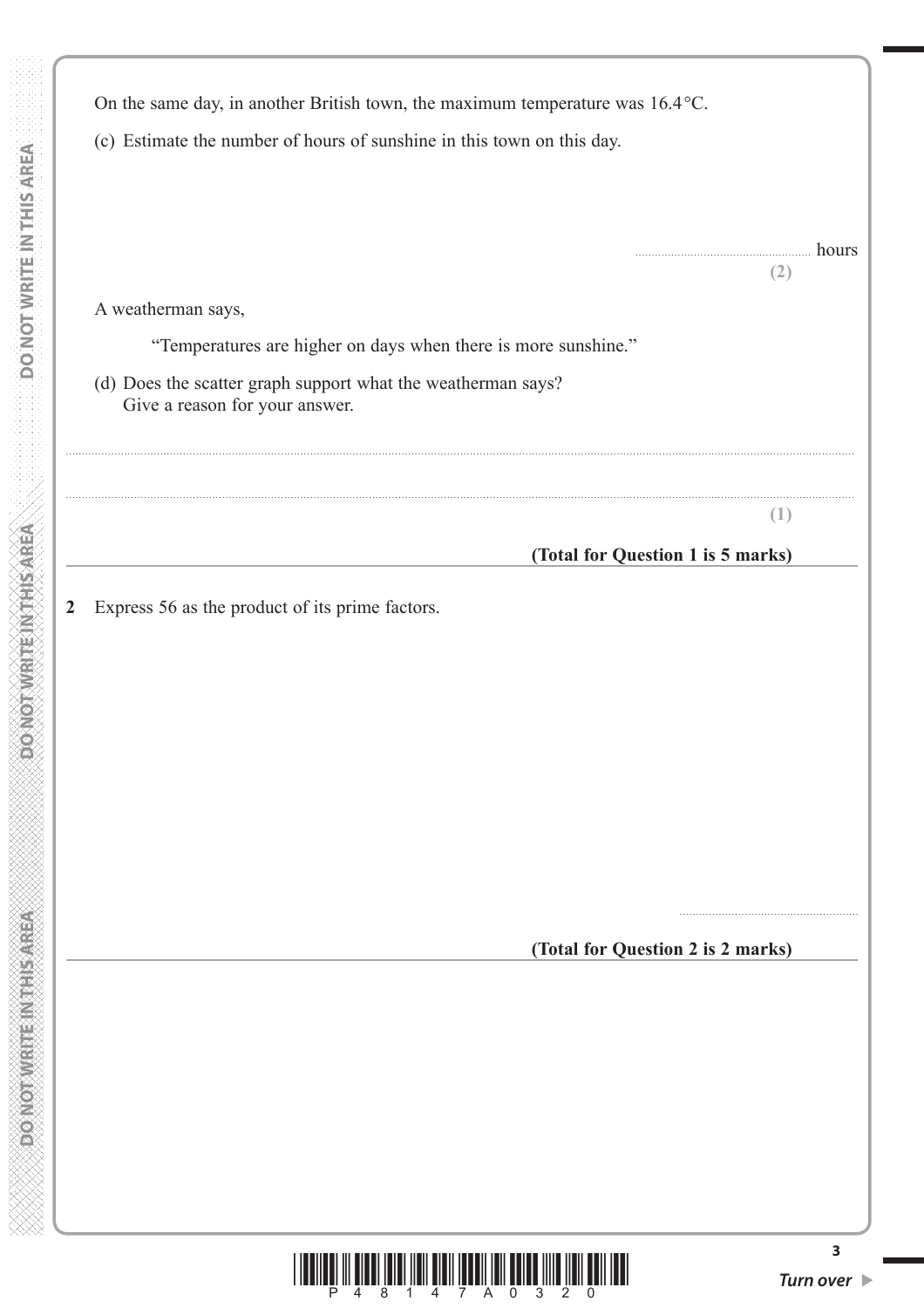**3** Work out 54.6 × 4.3

**(Total for Question 3 is 3 marks)**

.......................................................

**DO NOT WRITE IN THIS AREA DO NOT WRITE IN THIS AREA DO NOT WRITE IN THIS AREA DO NOT WRITE IN THIS AREA DO NOT WRITE IN THIS AREA DO NOT WRITE IN THIS AREA DO NOT WRITE IN THIS AREA DO NOT WRITE IN THIS AREA DO NOT WRITE** DO NOT WRITE IN THIS AREA

**Downware Matters** 

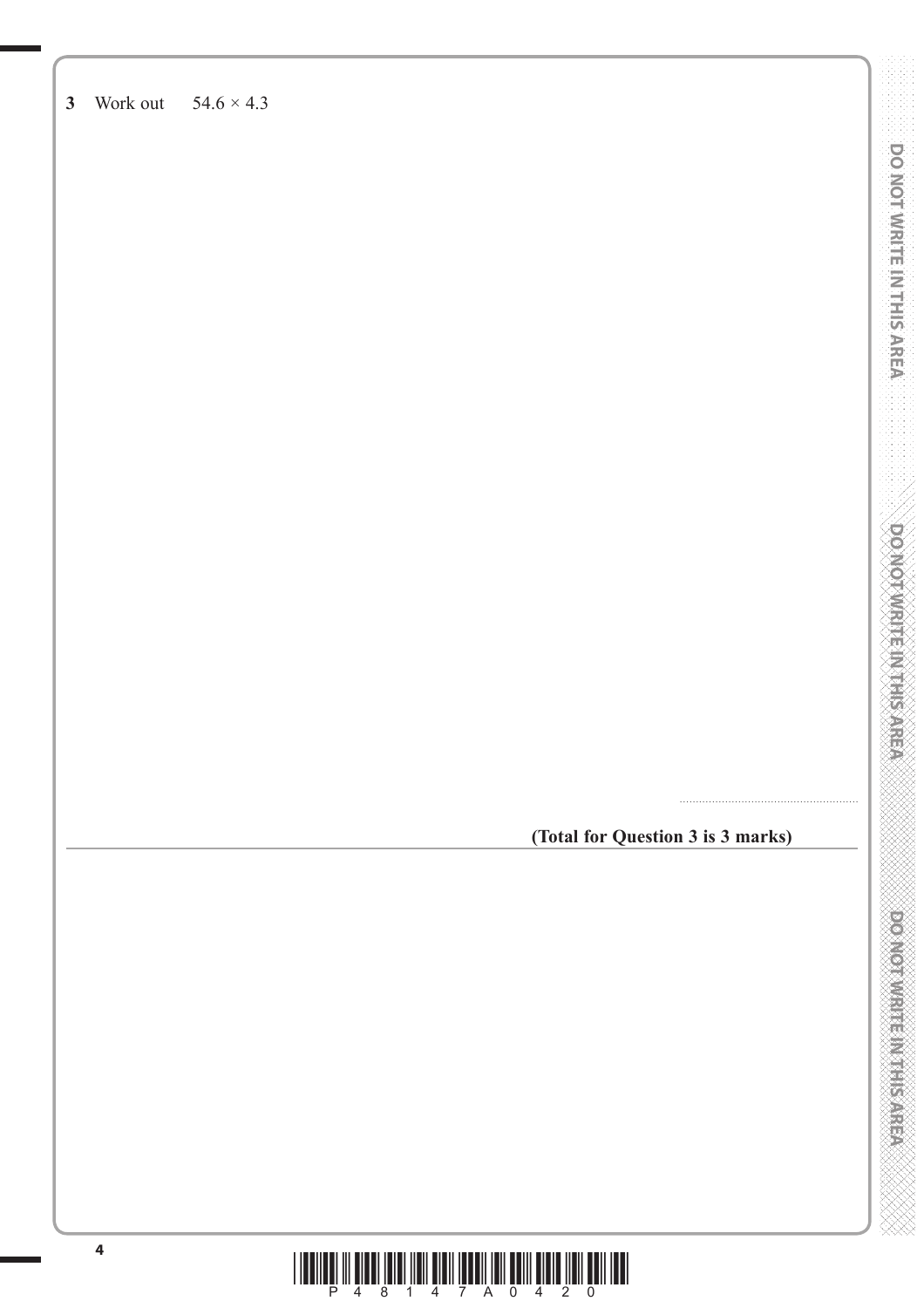

The area of square *ABCD* is 10 cm<sup>2</sup>.

Show that  $x^2 + 6x = 1$ 

**(Total for Question 4 is 3 marks)**



**5**

DO NOT WRITE IN THIS AREA

**4**

**PONORWATER INTERNATION**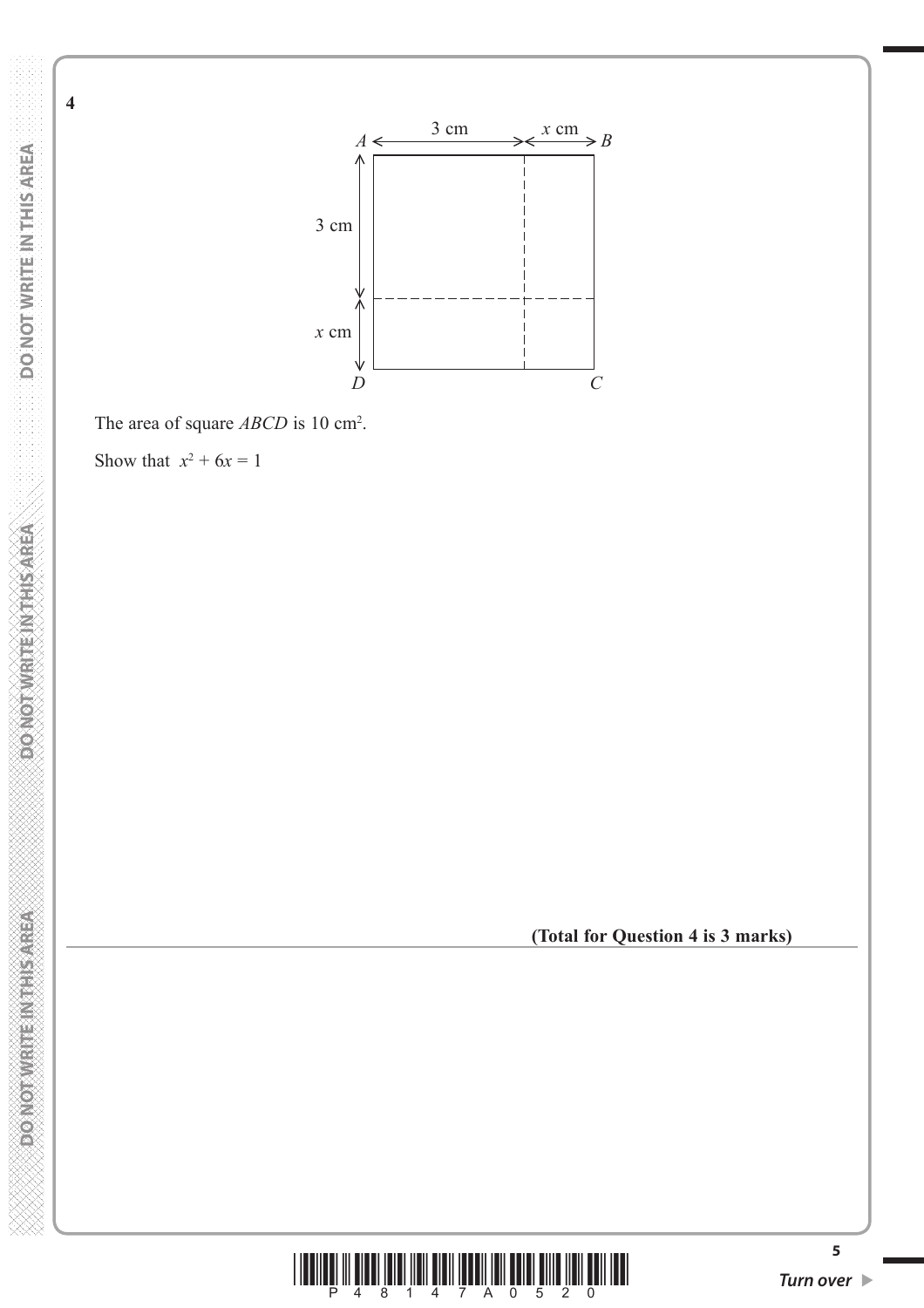**5** This rectangular frame is made from 5 straight pieces of metal.



The weight of the metal is 1.5 kg per metre.

Work out the total weight of the metal in the frame.

 $\mathbf{kg}$ 

**(Total for Question 5 is 5 marks)**

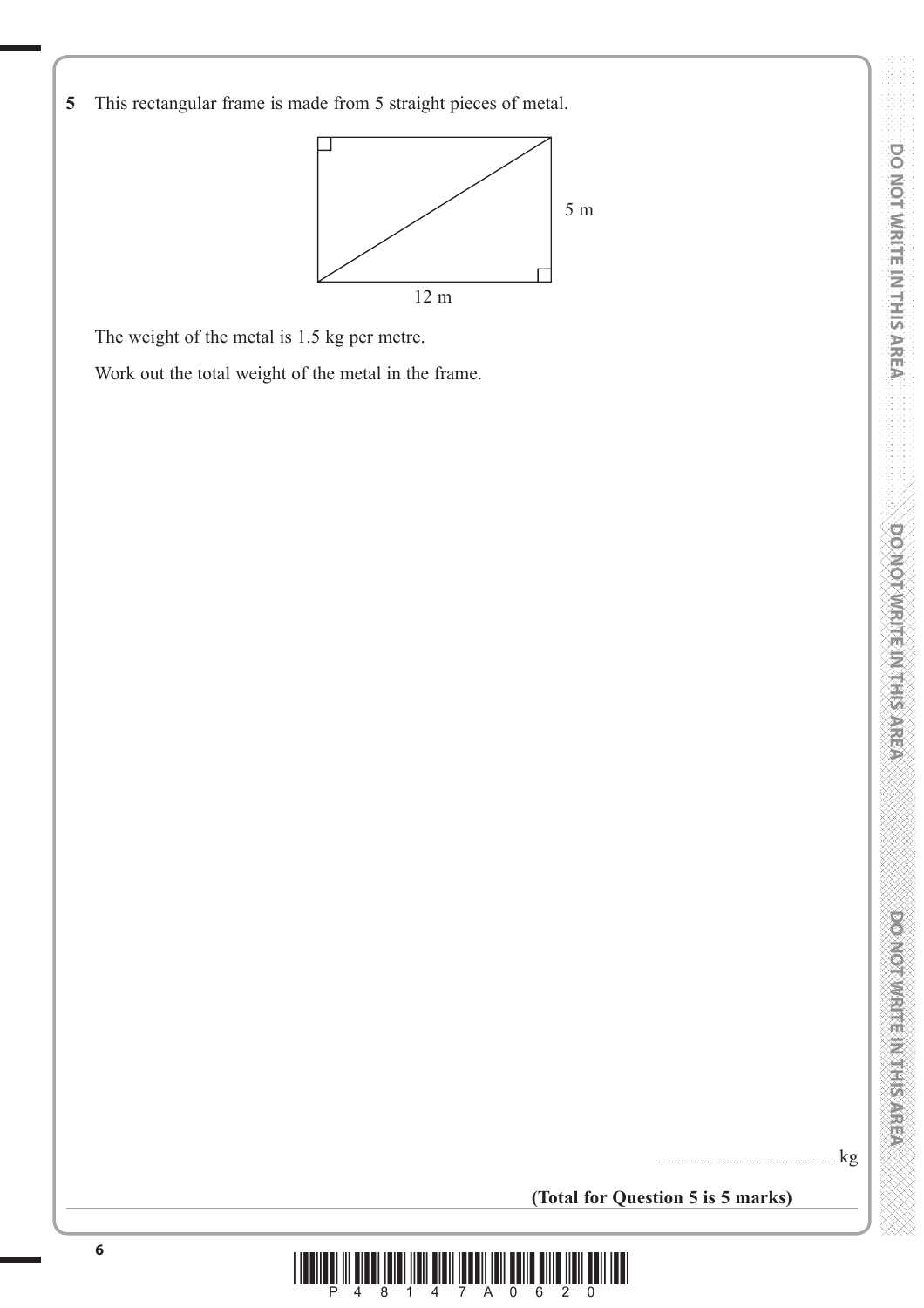6 The equation of the line  $L_1$  is  $y = 3x - 2$ The equation of the line  $L_2$  is  $3y - 9x + 5 = 0$ 

Show that these two lines are parallel.

**(Total for Question 6 is 2 marks)**



**7**

**DOMORATE REQUIRED NO CO**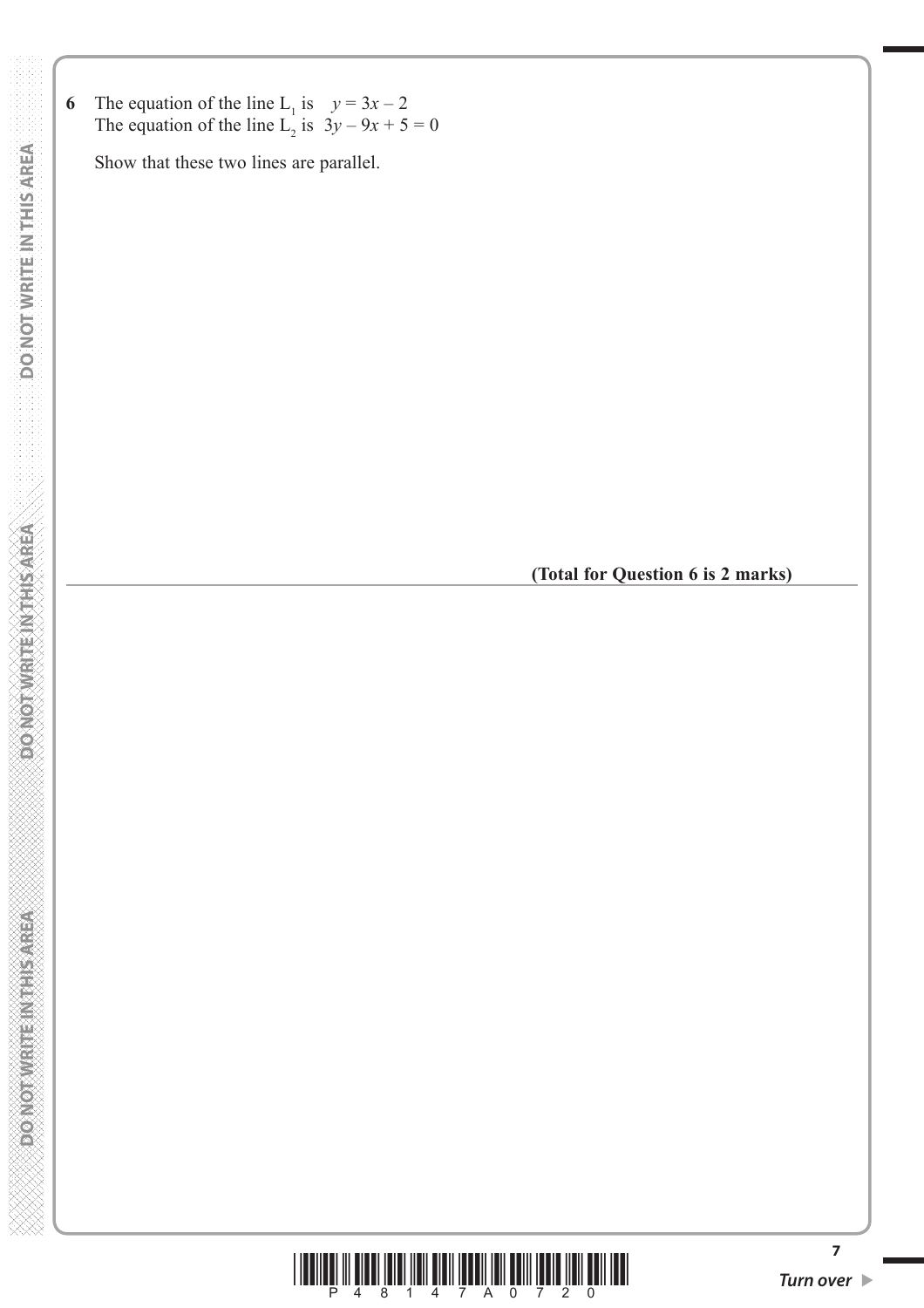| $\overline{7}$ | There are 10 boys and 20 girls in a class.                                 |                                   |     |                                                          |
|----------------|----------------------------------------------------------------------------|-----------------------------------|-----|----------------------------------------------------------|
|                | The class has a test.                                                      |                                   |     |                                                          |
|                | The mean mark for all the class is 60<br>The mean mark for the girls is 54 |                                   |     |                                                          |
|                | Work out the mean mark for the boys.                                       |                                   |     | <b>DO NOT WRITEIN THIS AREA</b>                          |
|                |                                                                            |                                   |     |                                                          |
|                |                                                                            |                                   |     |                                                          |
|                |                                                                            |                                   |     |                                                          |
|                |                                                                            |                                   |     |                                                          |
|                |                                                                            |                                   |     |                                                          |
|                |                                                                            |                                   |     |                                                          |
|                |                                                                            |                                   |     |                                                          |
|                |                                                                            |                                   |     |                                                          |
|                |                                                                            |                                   |     |                                                          |
|                |                                                                            |                                   |     |                                                          |
|                |                                                                            |                                   |     |                                                          |
|                |                                                                            |                                   |     |                                                          |
|                |                                                                            |                                   |     |                                                          |
|                |                                                                            | (Total for Question 7 is 3 marks) |     |                                                          |
|                |                                                                            |                                   |     |                                                          |
|                | (a) Write $7.97 \times 10^{-6}$ as an ordinary number.                     |                                   |     |                                                          |
|                |                                                                            |                                   |     |                                                          |
| 8              |                                                                            |                                   | (1) |                                                          |
|                | (b) Work out the value of $(2.52 \times 10^5) \div (4 \times 10^{-3})$     |                                   |     |                                                          |
|                | Give your answer in standard form.                                         |                                   |     |                                                          |
|                |                                                                            |                                   |     |                                                          |
|                |                                                                            |                                   |     |                                                          |
|                |                                                                            |                                   |     |                                                          |
|                |                                                                            |                                   |     |                                                          |
|                |                                                                            |                                   |     |                                                          |
|                |                                                                            | (Total for Question 8 is 3 marks) | (2) | <b>PONOTOMETE INTHIS ARE</b><br>DOMOVING THE MAIN HOMEON |

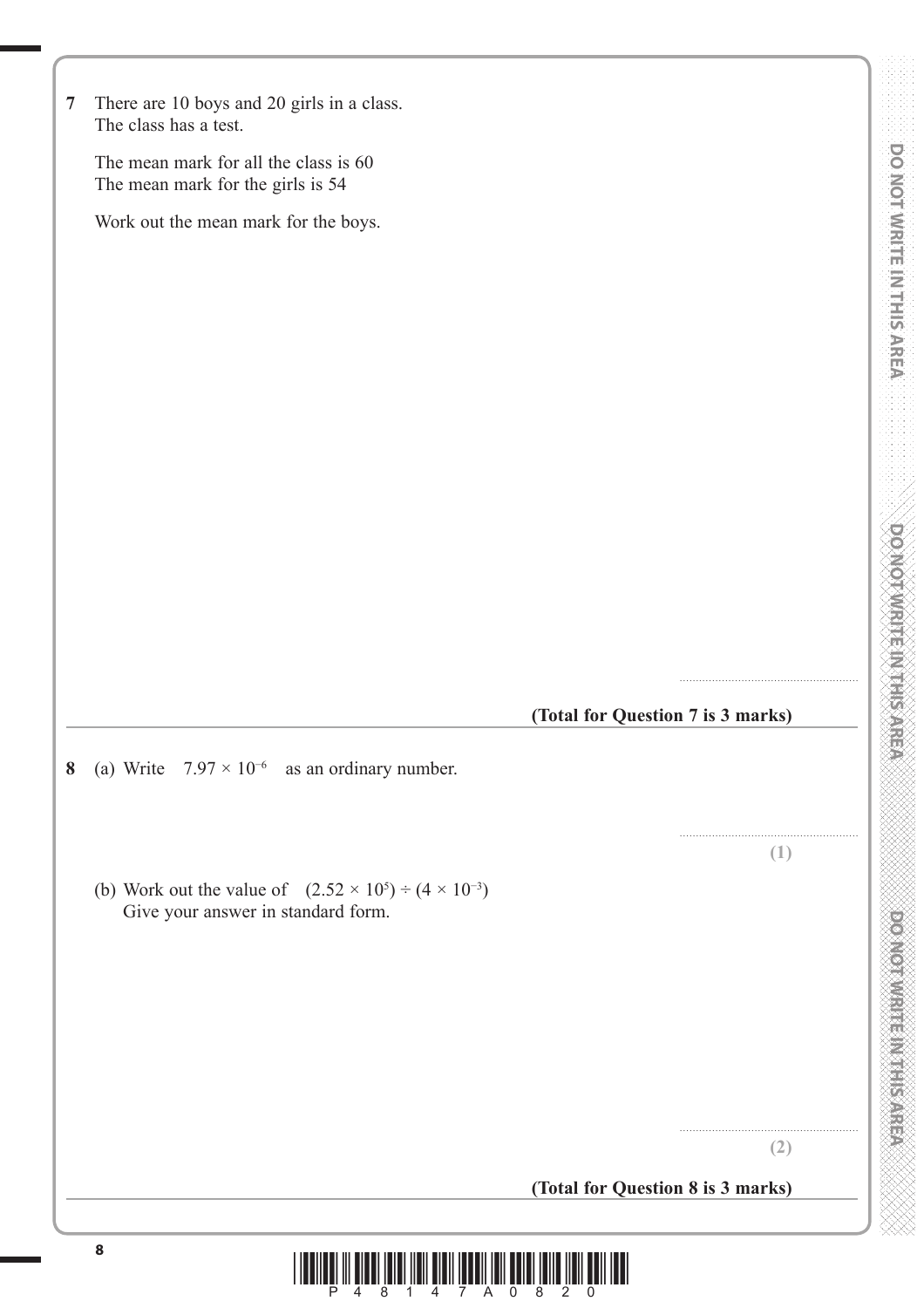20% VAT is added to the price of the washing machine. Jules then has to pay a total of £600

What is the price of the washing machine with **no** VAT added?

£.......................................................

#### **(Total for Question 9 is 2 marks)**

**10** Show that  $(x + 1)(x + 2)(x + 3)$  can be written in the form  $ax^3 + bx^2 + cx + d$ where *a*, *b*, *c* and *d* are positive integers.



**CONORWER STATES NO.**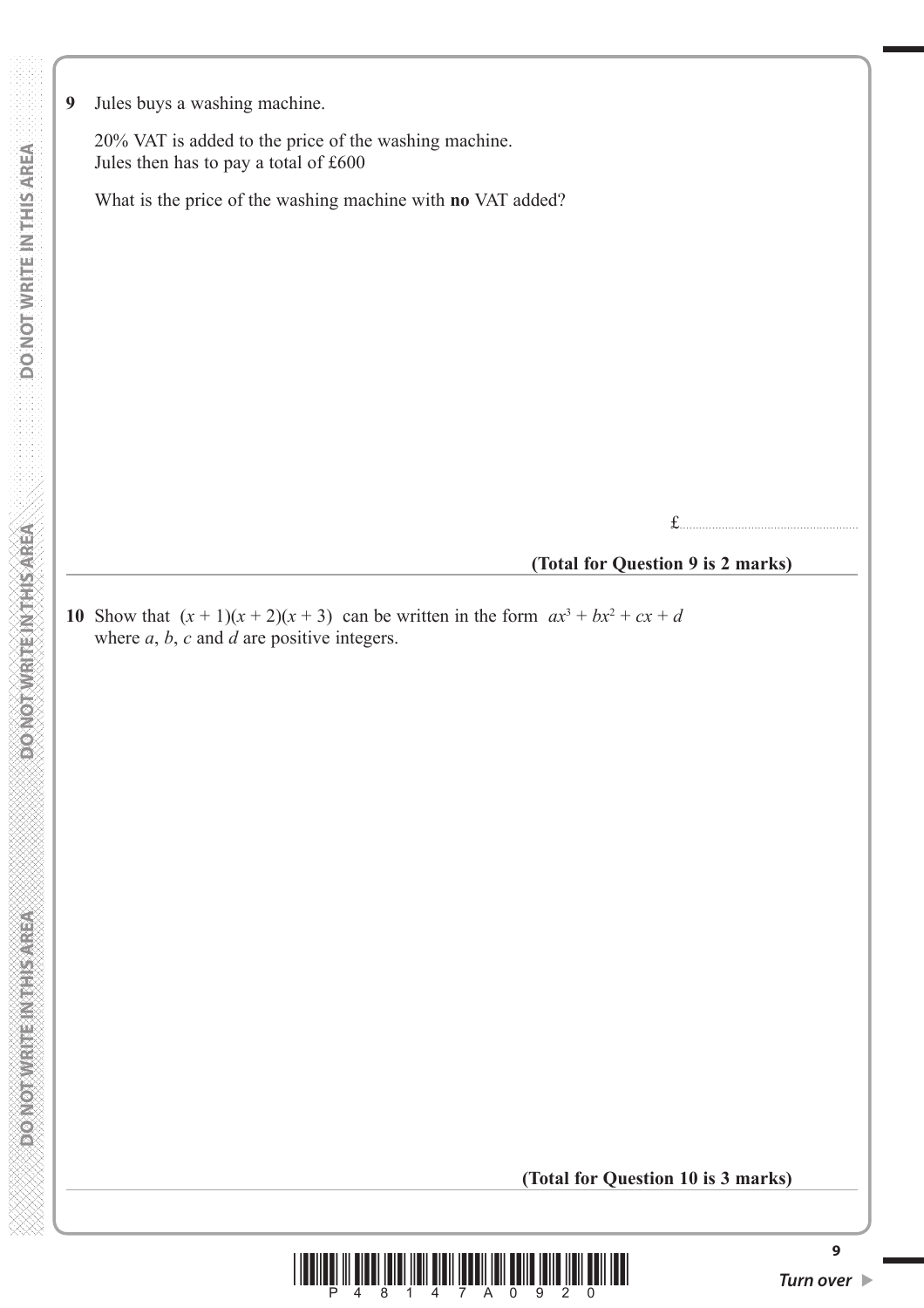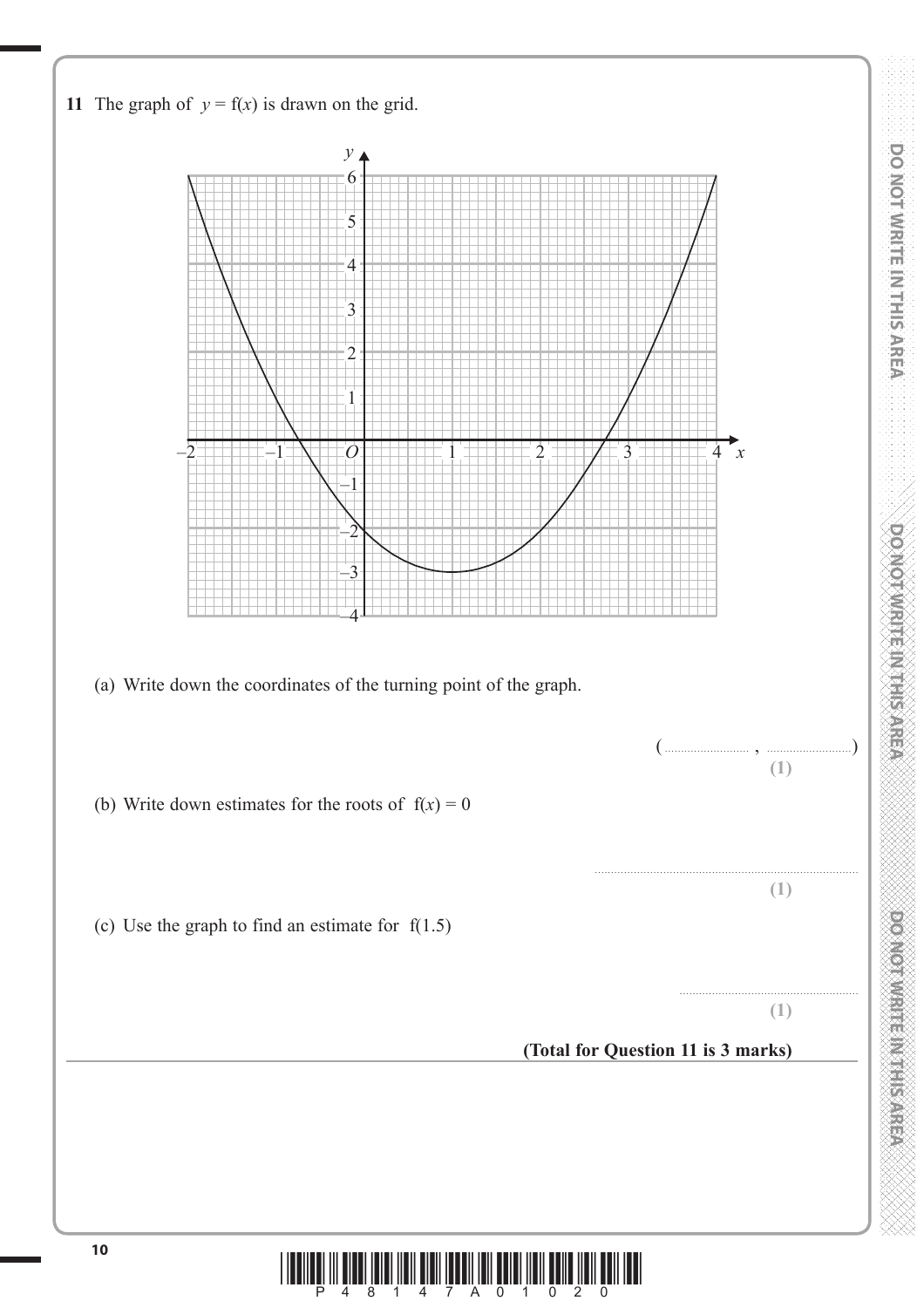こくこく こくこく こくこくこく

**DO NOT WRITE INTHIS AREA** 

| (b) Find the value of $\left(\frac{64}{125}\right)^{\frac{2}{3}}$ |                |                |                |                                    | (2) |
|-------------------------------------------------------------------|----------------|----------------|----------------|------------------------------------|-----|
|                                                                   |                |                |                | (Total for Question 12 is 4 marks) | (2) |
| 13 The table shows a set of values for $x$ and $y$ .              |                |                |                |                                    |     |
| $\boldsymbol{\mathcal{X}}$                                        | $\mathbf{1}$   | $\overline{2}$ | $\overline{3}$ | $\overline{4}$                     |     |
| $\mathcal Y$                                                      | $\mathfrak{g}$ | $2\frac{1}{4}$ | $\mathbf{1}$   | $\frac{9}{16}$                     |     |
| $y$ is inversely proportional to the square of $x$ .              |                |                |                |                                    |     |
|                                                                   |                |                |                |                                    |     |
|                                                                   |                |                |                |                                    |     |
| (b) Find the positive value of x when $y = 16$                    |                |                |                |                                    | (2) |

1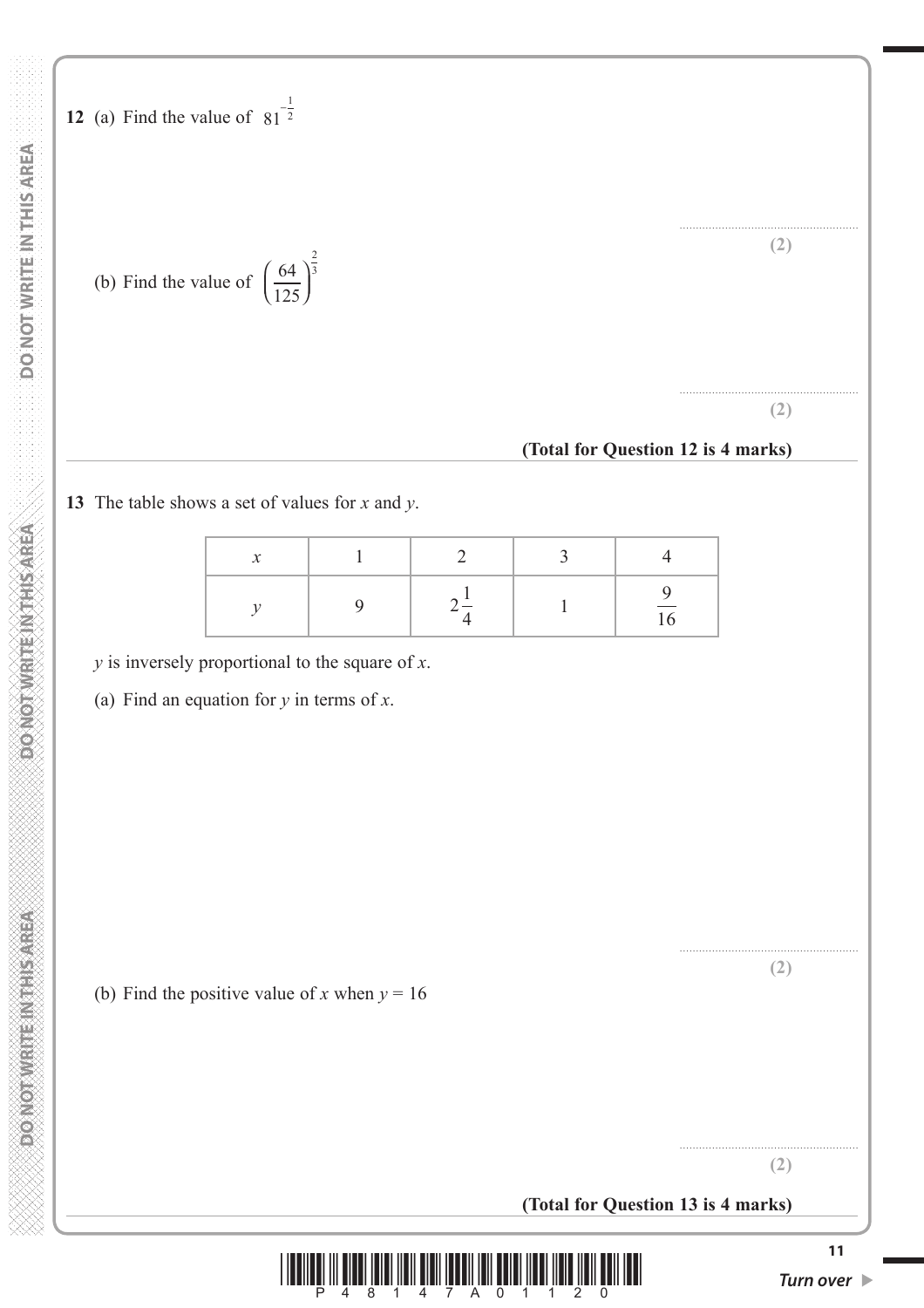**14** White shapes and black shapes are used in a game. Some of the shapes are circles. All the other shapes are squares.

 The ratio of the number of white shapes to the number of black shapes is 3:7 The ratio of the number of white circles to the number of white squares is 4:5 The ratio of the number of black circles to the number of black squares is 2:5 Work out what fraction of all the shapes are circles.

**(Total for Question 14 is 4 marks)**

.......................................................



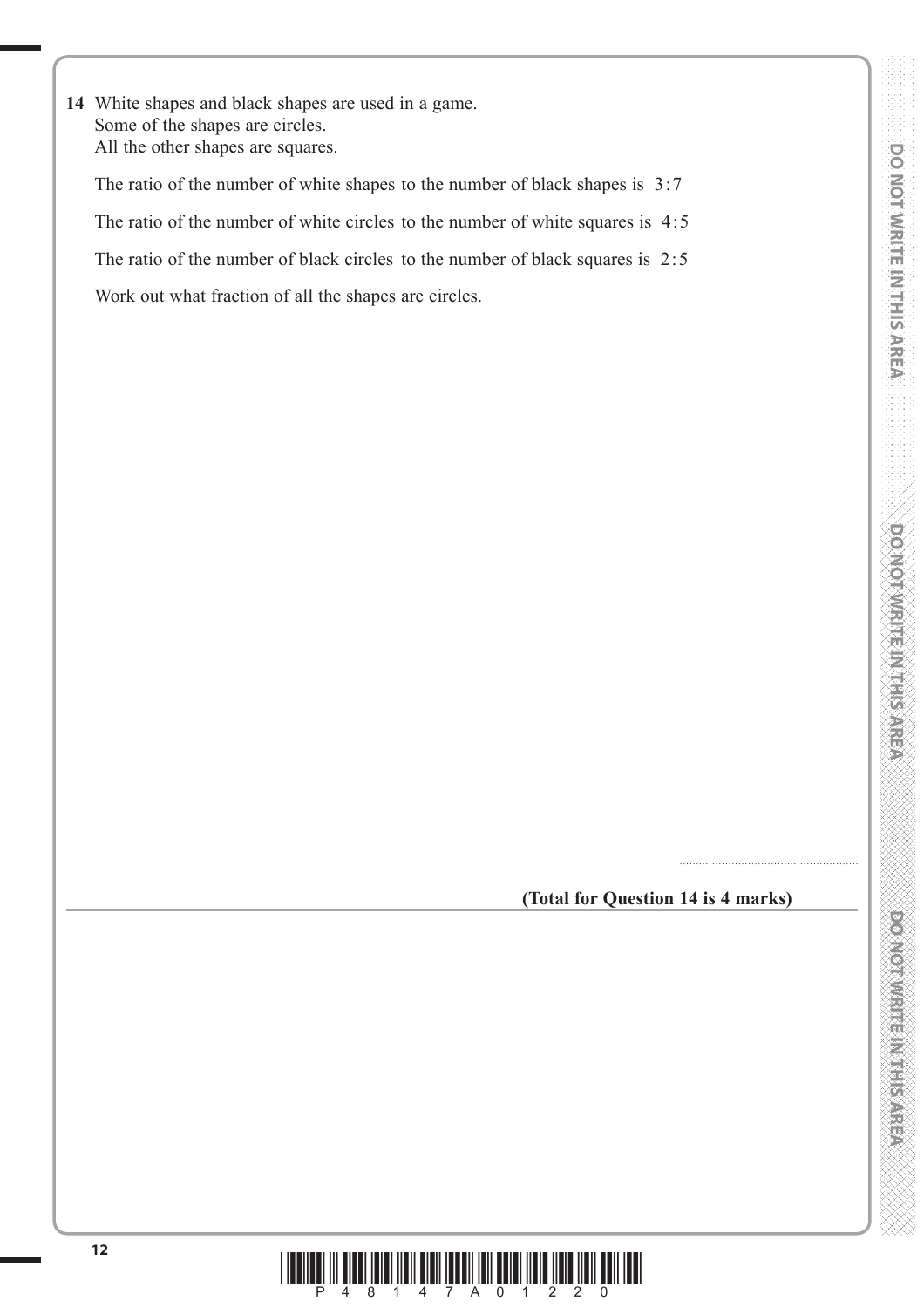| 15 A cone has a volume of 98 cm <sup>3</sup> .<br>The radius of the cone is 5.13 cm.<br>(a) Work out an estimate for the height of the cone. | Volume of cone = $\frac{1}{3} \pi r^2 h$ |           |
|----------------------------------------------------------------------------------------------------------------------------------------------|------------------------------------------|-----------|
|                                                                                                                                              |                                          |           |
|                                                                                                                                              |                                          | cm<br>(3) |
| John uses a calculator to work out the height of the cone to 2 decimal places.                                                               |                                          |           |
| (b) Will your estimate be more than John's answer or less than John's answer?<br>Give reasons for your answer.                               |                                          |           |
|                                                                                                                                              |                                          | L.        |
|                                                                                                                                              | (Total for Question 15 is 4 marks)       |           |
| 16 $n$ is an integer greater than 1<br>Prove algebraically that $n^2 - 2 - (n - 2)^2$ is always an even number.                              |                                          |           |
|                                                                                                                                              | (Total for Question 16 is 4 marks)       |           |

 **DO NOT WRITE IN THIS AREA DO NOT WRITE IN THIS AREA DO NOT WRITE IN THIS AREA DO NOT WRITE IN THIS AREA DO NOT** 

A some the second that the matrix of the second term of the state of the second term of the state of the state of the state of the state of the state of the state of the state of the state of the state of the state of the

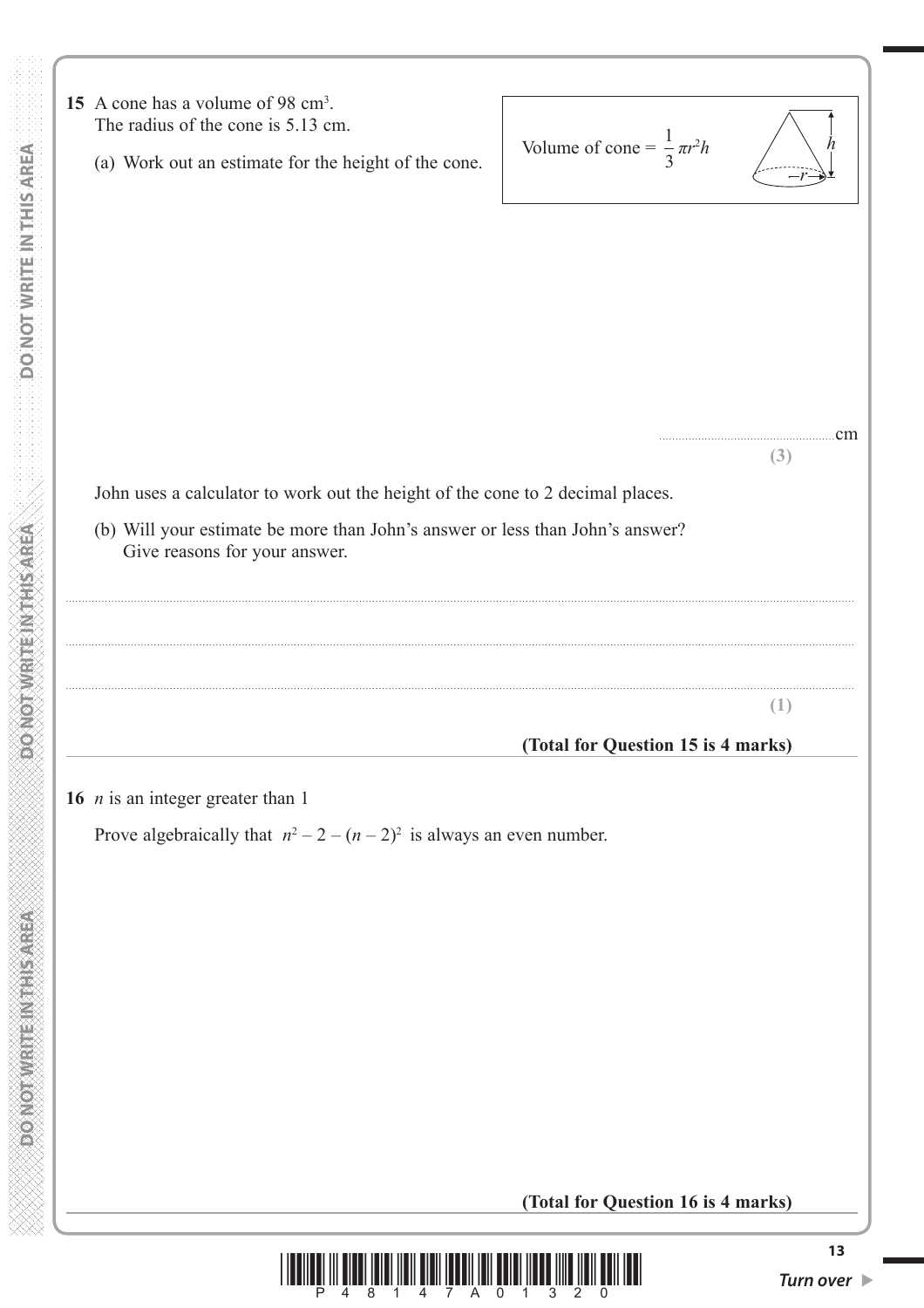**17** There are 9 counters in a bag.

 7 of the counters are green. 2 of the counters are blue.

Ria takes at random two counters from the bag.

 Work out the probability that Ria takes one counter of each colour. You must show your working.

**(Total for Question 17 is 4 marks)**

.......................................................

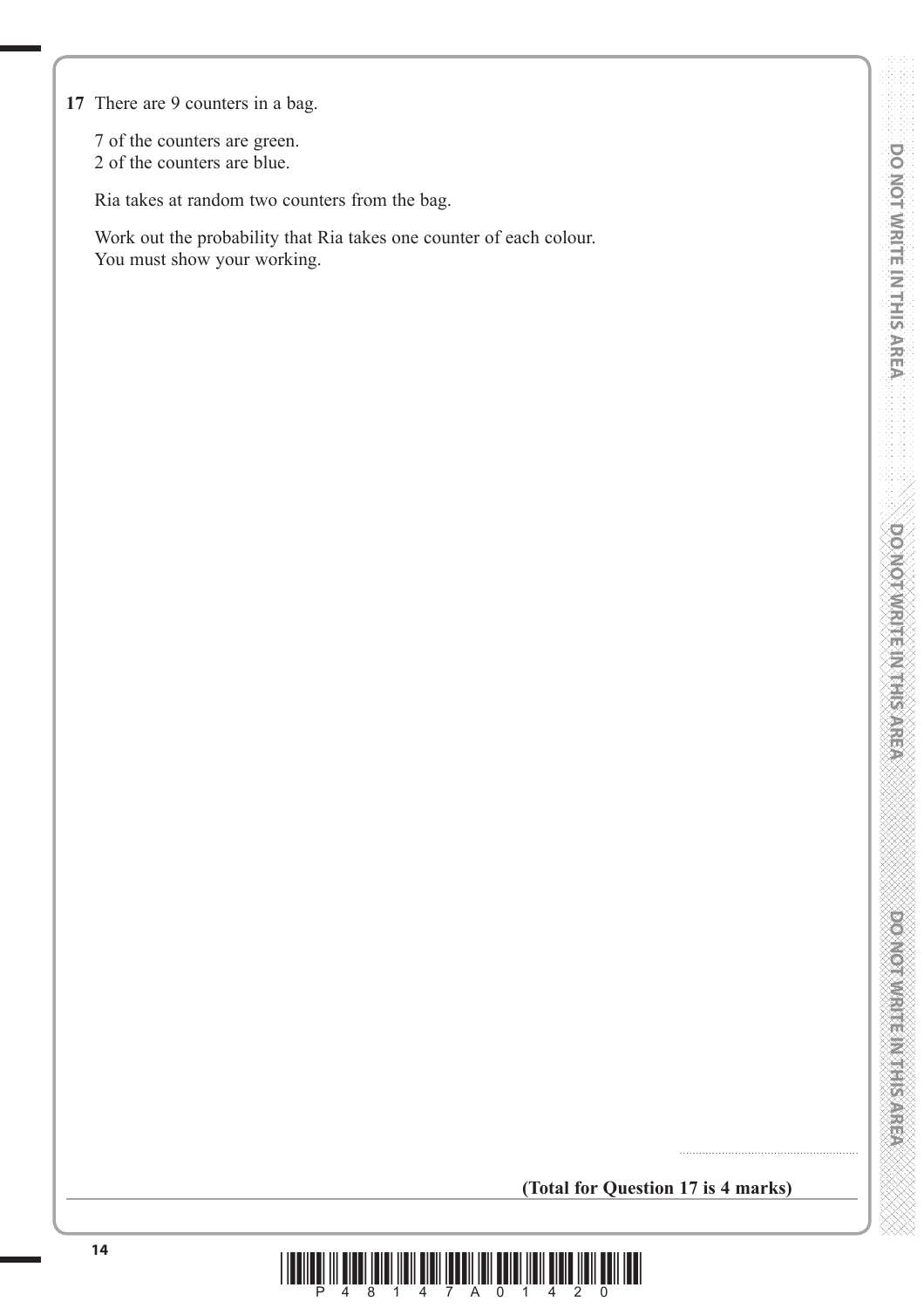

*ABCD* is a rhombus. The coordinates of *A* are  $(5,11)$ The equation of the diagonal *DB* is  $y =$ 1  $\frac{1}{2}x + 6$ 

Find an equation of the diagonal *AC*.

**(Total for Question 18 is 4 marks)**



.......................................................

**DO NOT WRITE IN THIS AREA** 

**18**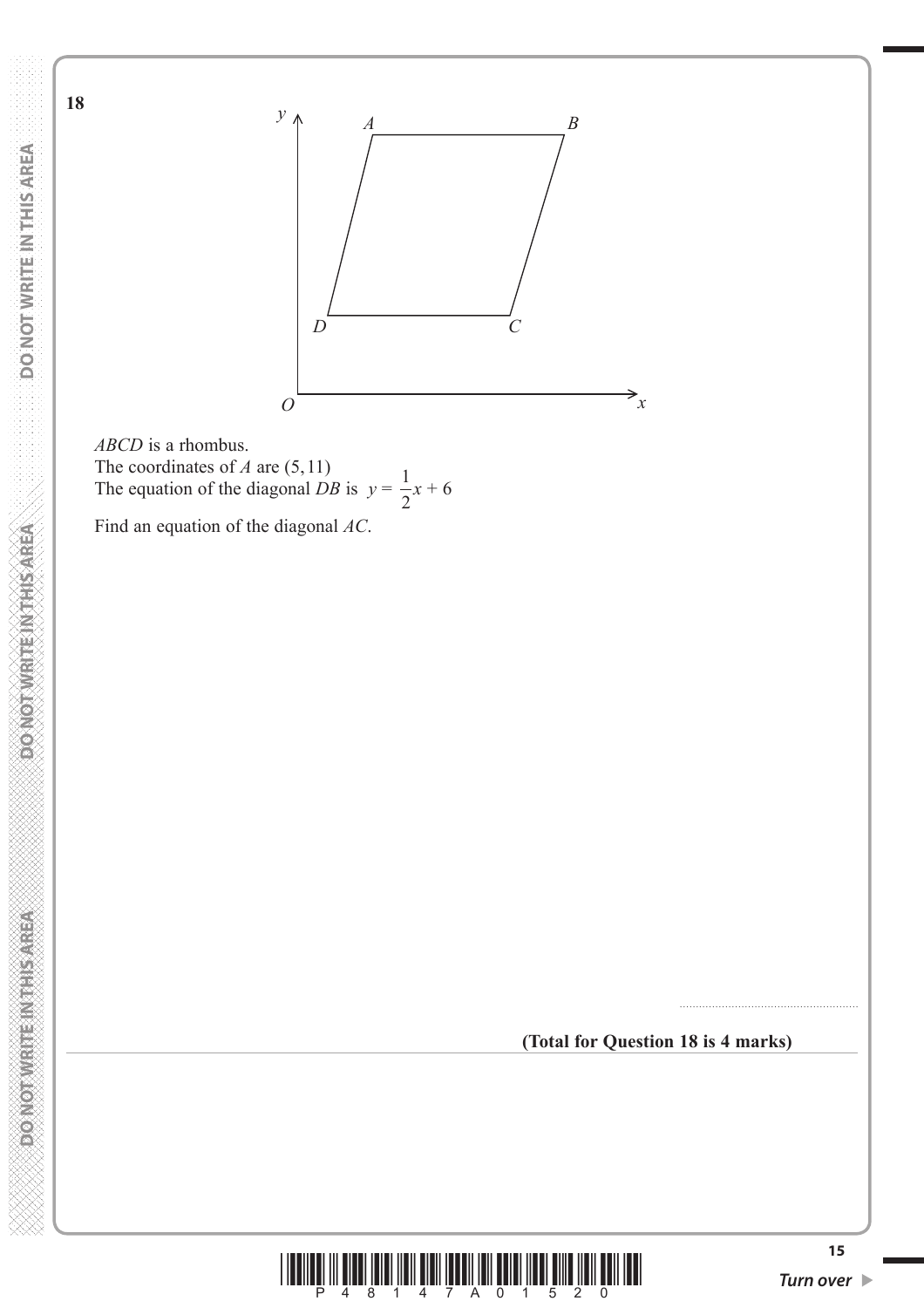



*OABC* is a parallelogram.

$$
\overrightarrow{OA} = \mathbf{a} \text{ and } \overrightarrow{OC} = \mathbf{c}
$$

*X* is the midpoint of the line *AC*. *OCD* is a straight line so that  $OC : CD = k : 1$ Given that  $\overrightarrow{XD} = 3c - \frac{1}{2}a$ find the value of *k*.

**DOOMOOD WERE STATED ASSESS** 

**(Total for Question 19 is 4 marks)**

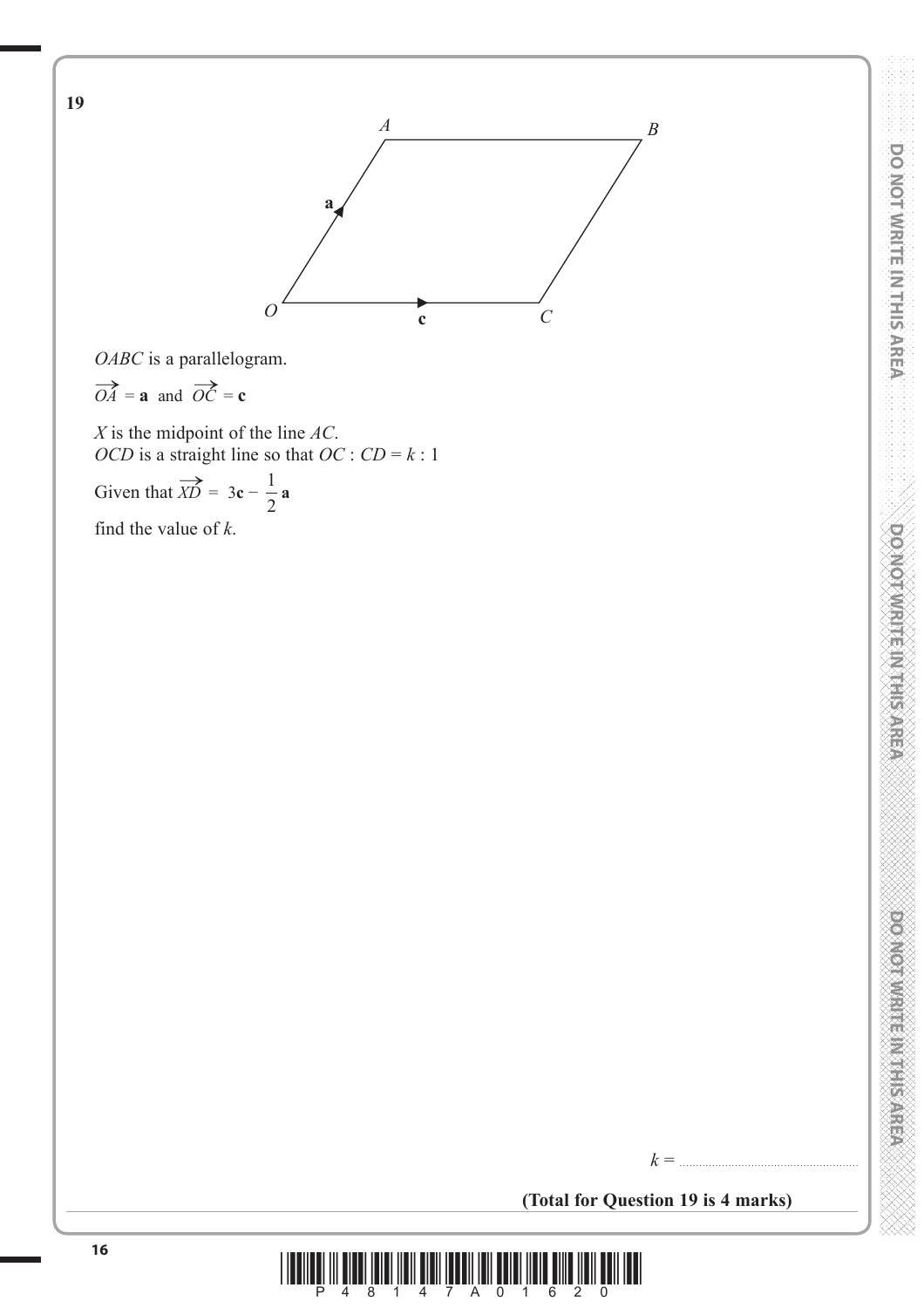**20** Solve algebraically the simultaneous equations

$$
x^2 + y^2 = 25
$$
  

$$
y - 3x = 13
$$

**DONOTWRITEINTHSAREA** 

**(Total for Question 20 is 5 marks)**

..............................................................................

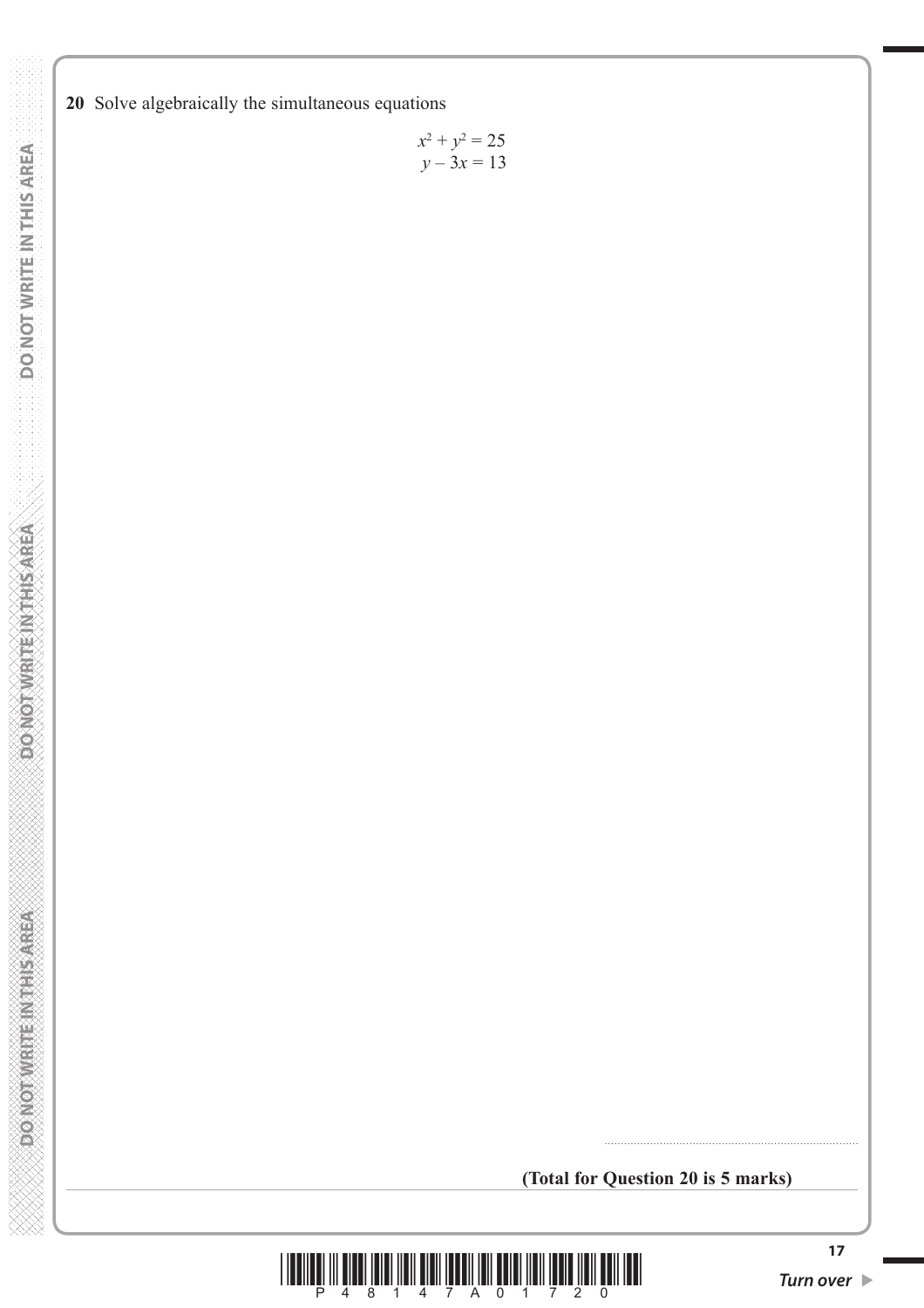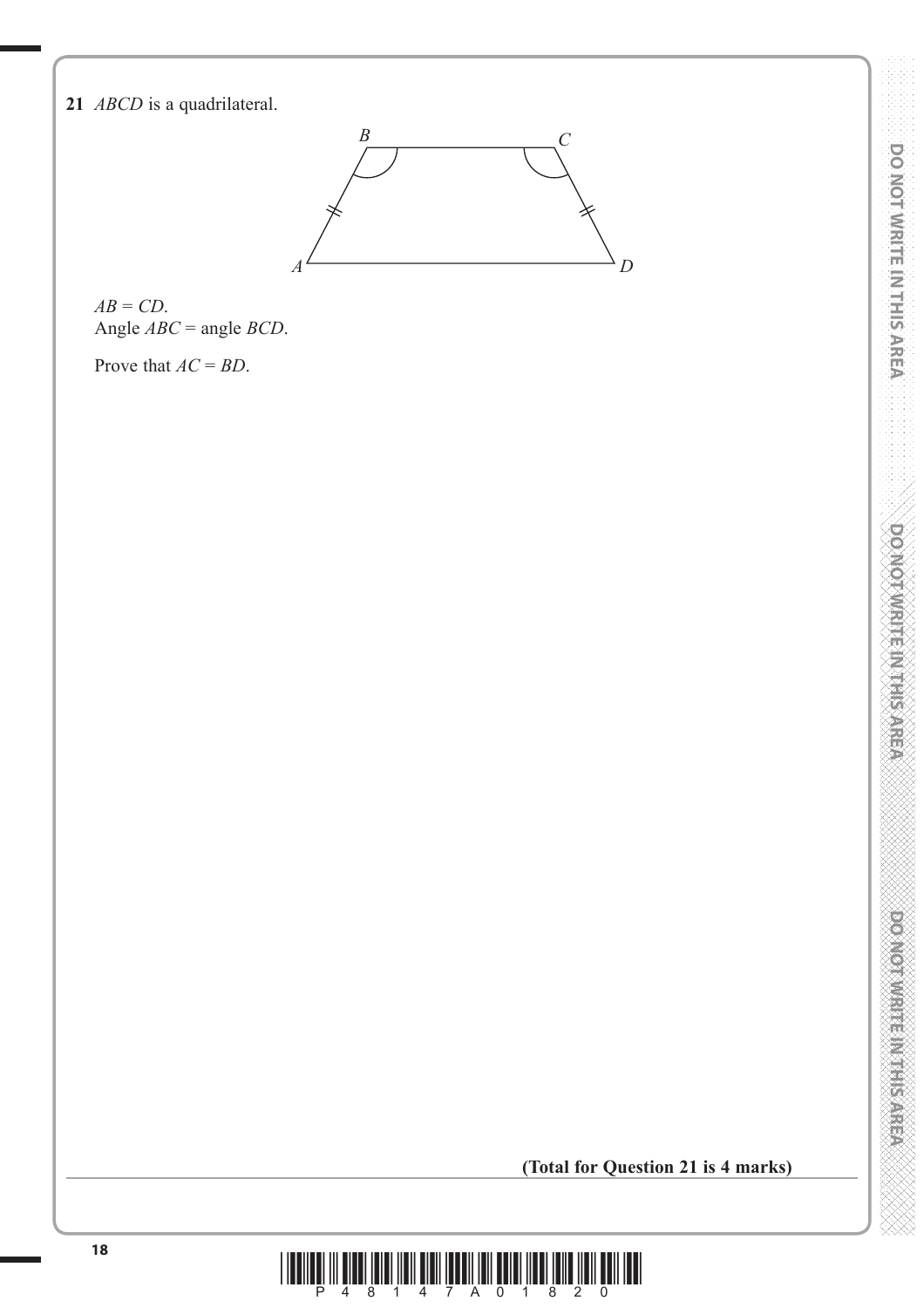**22** The diagram shows a hexagon *ABCDEF*.



*ABEF* and *CBED* are congruent parallelograms where  $AB = BC = x$  cm. *P* is the point on *AF* and *Q* is the point on *CD* such that  $BP = BQ = 10$  cm.

Given that angle  $ABC = 30^{\circ}$ ,

prove that  $\cos PBQ = 1 - \frac{(2 - \sqrt{3})}{200}x$ 2

**(Total for Question 22 is 5 marks)**

**TOTAL FOR PAPER IS 80 MARKS**



**DONOTHER ETHINGS**